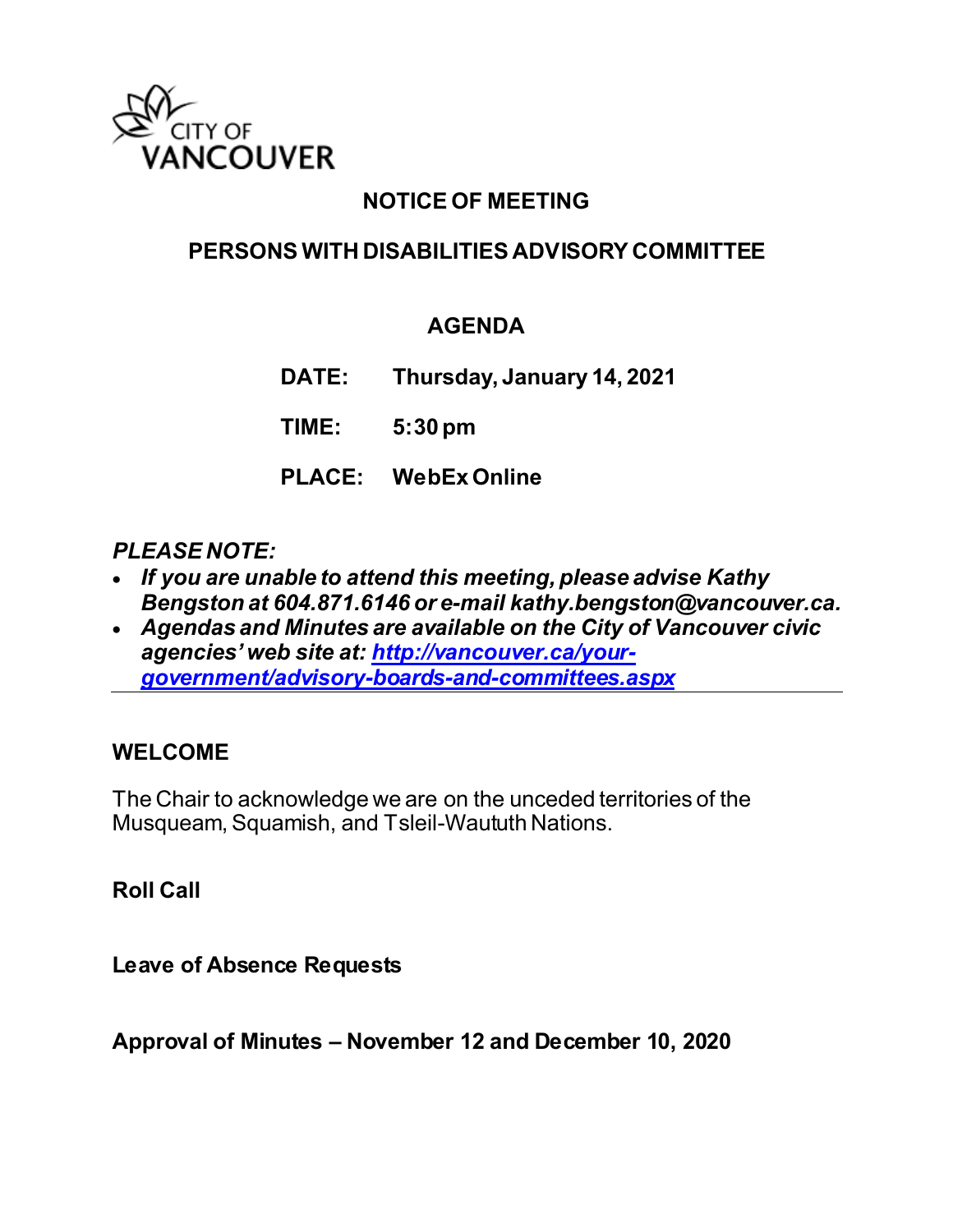#### **1. Broadway Subway Project and Broadway Plan 5:35 – 6:05 pm Burrard SkyTrain Station – Update**

The Broadway Plan staff Group to introduce the Broadway Subway Project and the Broadway Plan Street Design. The Rapid Transit Office to provide an update on the Burrard SkyTrain station.

| 2. | <b>Climate Emergency Action Plan -</b> | $6:05 - 6:35$ pm |
|----|----------------------------------------|------------------|
|    | <b>Parking Initiatives</b>             |                  |
|    |                                        |                  |

The Strategic Planning & Project Management Staff to present on the implementation of a Citywide Parking Permit project.

| 3. | <b>Motions</b>                                                                               | $6:35 - 6:45$ pm |
|----|----------------------------------------------------------------------------------------------|------------------|
|    | a) Jeanette Anderson Street Renaming Proposal<br>b) Elevator Maintenance Vancouver Buildings |                  |
| 4. | <b>Liaison Updates</b>                                                                       | $6:45 - 7:05$ pm |
| 5. | <b>Subcommittee Updates</b>                                                                  | $7:05 - 7:15$ pm |
| 6. | <b>New Business</b>                                                                          | $7:15 - 7:25$ pm |

**Adjournment**